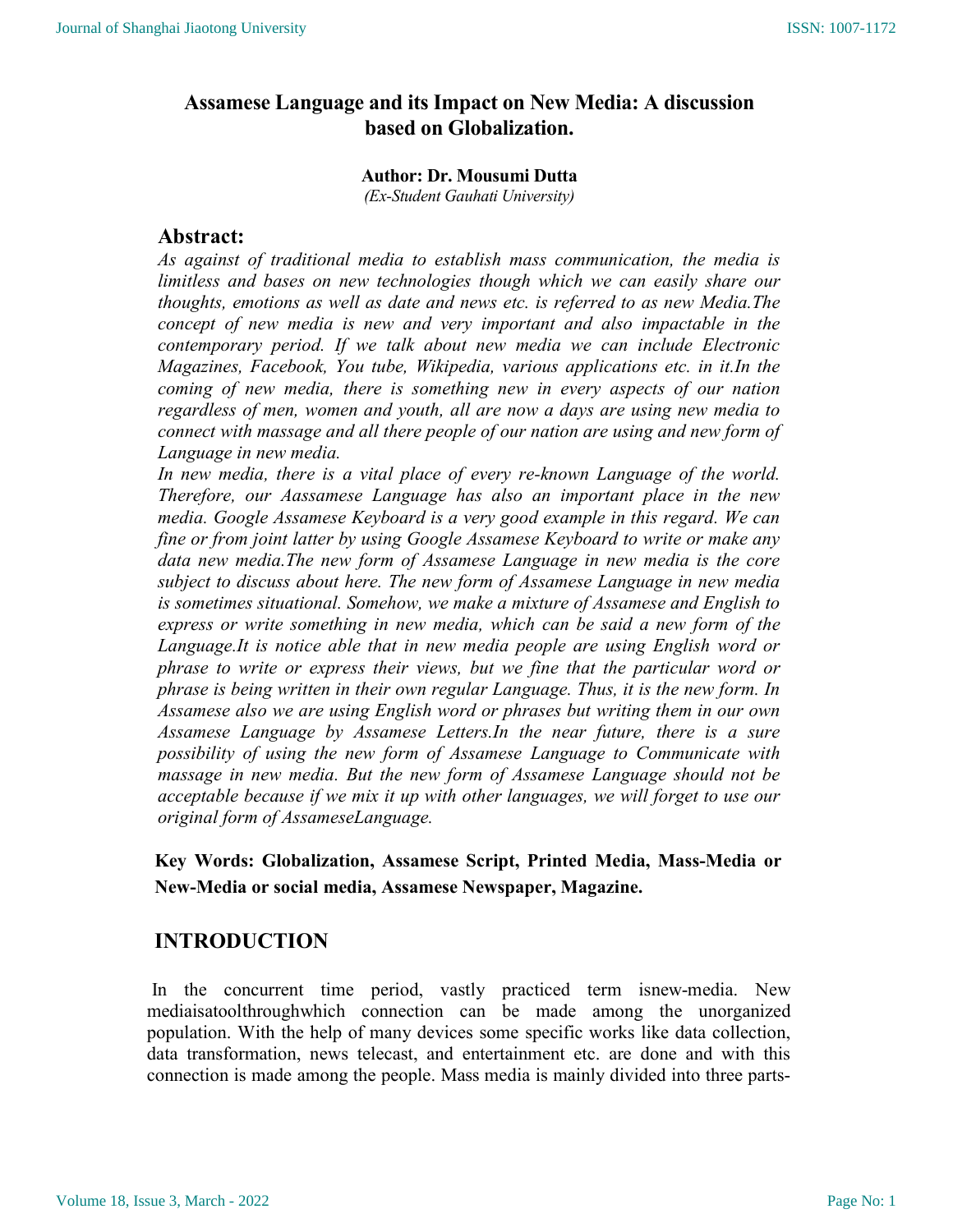printed mass media, electronic mass media and new media. By the term printed Massmedia we generally understand newspapers and magazines. Although sending of information is its main work, but they play important role in establishing language, literature and culture. In the recent world printed mass media with newspapers and magazines is one of those sectors which are heavily influenced by globalization. Society, civilization, mentality of people all change as time passes and with these newspapers and magazine get their new looks. Therefore, today 's newspapers and magazines besides other objectives also related with political as well as practical objectives. Other hand, if we give insight into the usual language of newspapers and magazines, then wefind the very clear picture which explains the impact of globalization on them. Every newspaper uses their own unique language skill either to attract the readers or to maintain their own identity. Moreover, in Assamese language many words are used in day-to-day life, and bigger portion of those words are mainly coming from the science and technological field. Because the Assamese people must have to use many goods or items contributed by modern science and technology as they are going forward with changing society. Consequently, the names of those items are also included used in Assameselanguage.

Language is one of the best mediums of communication and thought and feeling among each other's. The Roman script is most familiar to adopt for its simplicity and expression forms. But the modern Assamese Language has code mixing and code switching as symbolic of representation.

### Objection

In different characteristic of modern Assamese Language and it's Globalizationand in new form is the main objective of study.

### Aims of studies

In modern days the generation technology such as Face Book, Youtube, Wikipedia has been contend as source of best information for study the subject.

# Methodology of study

In the age of new technology, the Assamese Language has a new form of shape to study and experimental method has been taken in account. In this regard, the uses of Assamese Language have adopted experiments of applicability through descriptive and explanatory methods.

# Source of information

The primary sources of studies are Face Book, Youtube, Wikipedia, etc. as source of information for study of new shape of Assamese Language.

# Globalization of Assamese Language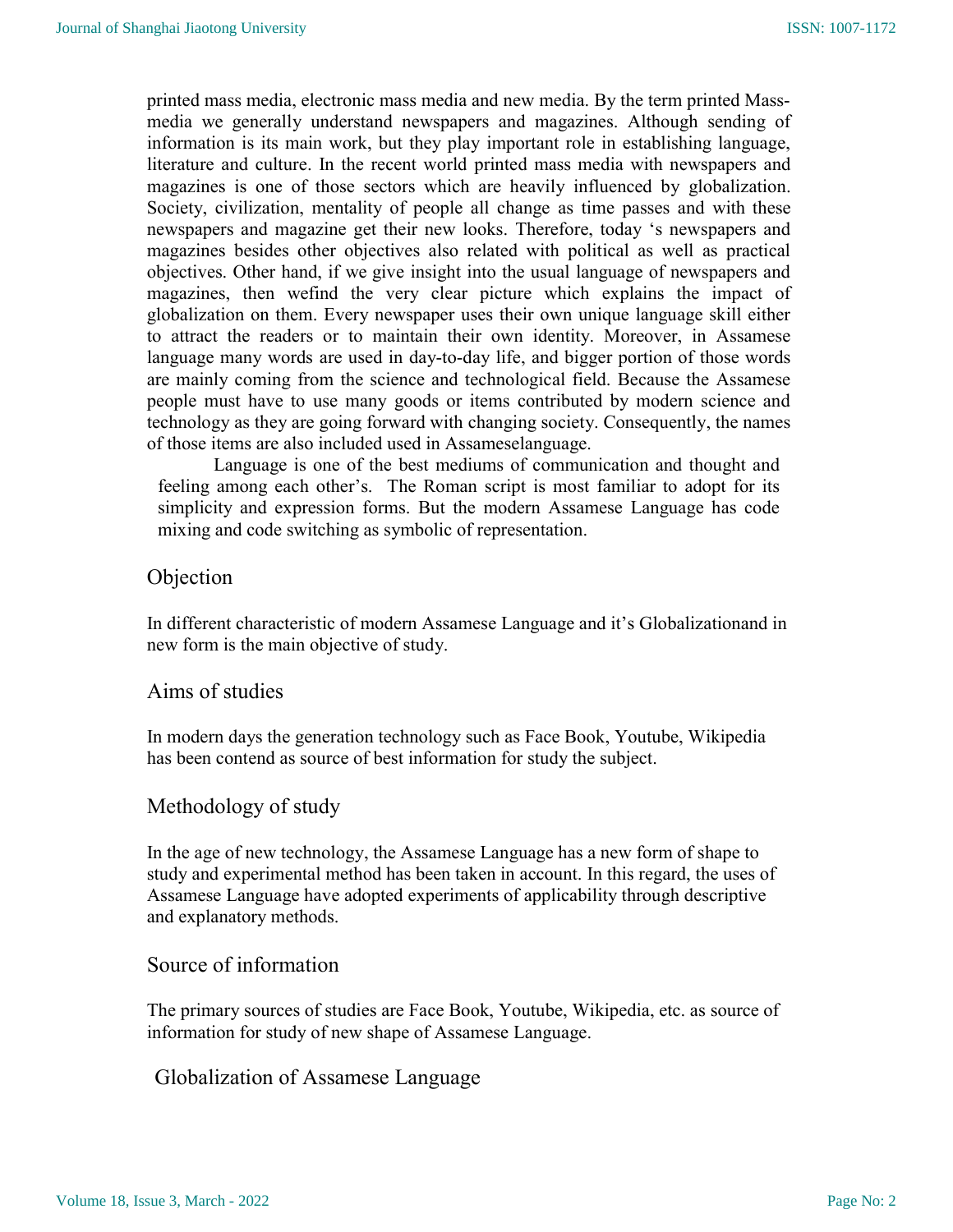It is widely known that the process of globalization got accelerated in our country specially after the initiation of Liberalization, Privatization and Globalization process following the instruction of International Monetary fund and World Bank in the  $9<sup>th</sup>$  decade of the previous century. Importantly, this process of globalization has impacted at-most all major sectors of the India and Assam as well. If we deeply observe post 1990 period of our society then one thing can easily be noticed that language, culture and other such vital issues of our day-to-day life are being impacted by the process of globalization to a great extent. It is generally argued that United States of America is the epicenter of the vulnerability of languages. American linguistic norms as we all know have impacted the English language followed by other major languages of the world. This phenomenon has created a major debate in the academic lexicon of the world. Importantly, different marginal and local languages have also automatically become the victim of US centric linguistic hegemony.

Needless to say, the imitation character of the people of Assam in general and in particular to the upcoming generation of our society. The growing trend of the dilution of Assamese language has emerged as a major challenge before the Assamese language, one of the oldest languages belonging to the Indo- Aryan language family. It has been a widely accepted norm that spread of modern information technology specially those related to mass media and social media has impacted a lot in the native or regional languages like Assamese. Such impacts can be seen both in positive as well as negative manner. In this connection, both positive and negative impacts of globalization on Assamese language have been discussedbelow.

 By virtue of globalization the native peoples of Assam specially, the new generation has got the access to learn many languages. This results in the emergence of the prevalence of many languages in lieu of one common language. Moreover, increasing tendency of showing interest in foreign language specially English language has impacted our native Assamese language to a great extent. Apart from English, use of the words from other languages like Hindi, Bengali and other such language in Assamese conversation has heavily impacted Assamese language. Prevalence of such language can widely be termed as jargon, argot, slang and contemporary colloquial in the linguistic terminology. In the same line, it can be observed that the new generation prefers to change their way of talking or conversation frequently as per thatchange occurred in their respective code switching or code mixing. In short, such developments have bought a new trend in the contemporary scenario of Assamese language.

The present discourse of the impact of globalization on Assamese language would be incomplete if we skip the phonological, morphological, lexical and syntactical dimensions.

Phonological impact of globalization on Assamese language: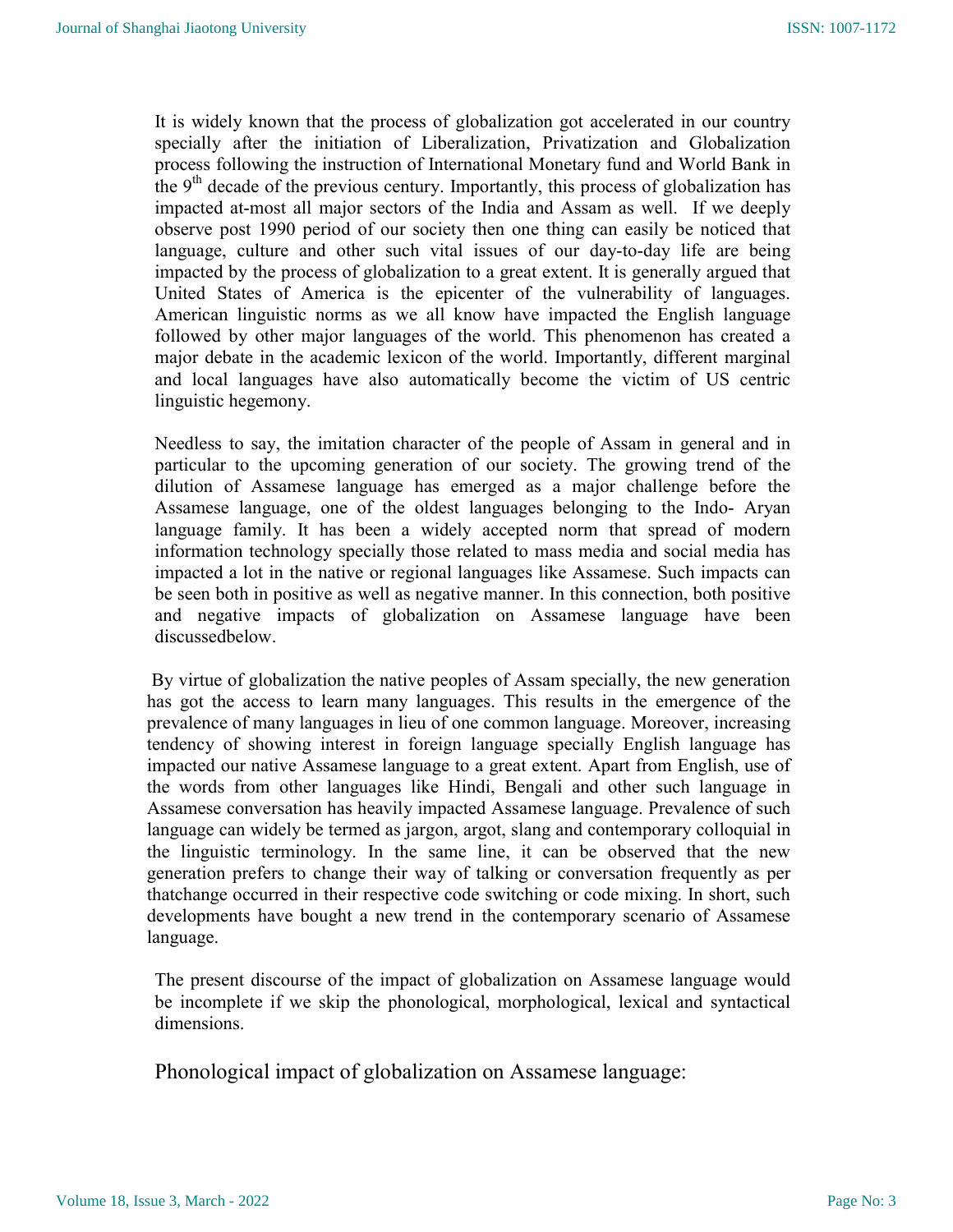- 1. In standard Assamese language certain words are uttered as 'Xo' or 'So' and so on.<sup>4</sup>However, it has been widely seen that the present generation prefers to utter these words like 'Cho'. For example, Sarma is widely used as Chorma, Sivasagar is uttered as Sibsagar, Das is widely uttered asDachetc.
- 2. Generally, the phoneme of 'a' isn't twice used in a sentence wherein it is located very near to each other. However, due to the impact of globalization, such norms have been seen as diluted today and two 'a's are widely used in contemporary speakers of Assamese language specially those belonging to the new generation. For instance, Indian currency rupee is termed as 'toka' in Assamese language from the time immemorial, but now a days, speakers of Assamese language doesn't seen hesitating using 'taka' which is used in Bengali language in place of Assamese term 'toka'
- 3. Due to the impact of globalization some Assamese words without having Phoneme cluster like 'thapar' (implying slap in English) are now used as 'thappar' as used in Bengali and Hindilanguage.

# Lexical Impact

People belonging to new generation or the common people are seen being using certain words which have getting popularities not only in urban or semi-urban areas but also and most importantly, such practices now spread to the rural areas too. However, such words are still to be merged with Assamese language as listening these words in Assamese conversation raised eyebrows in the experts of Assamese language. For example, now a day's people highly used the words like saff(used in Hindi denoting to clean) in place of "Chaff" in Assamese. Similarly, now a day's words from other Indian languages like *mamuli*(implying normal or common), gaddar(implying betrayal) 'pakka' (denoting certain or definite) have widely been used in Assamese language.

 In a nutshell, it can be opined that growing trend of globalization has negatively impacted a lot in Assamese language and it has created a kind of chaos in Assamese language. However, it would be an exaggeration to say that globalization has posed only negative influence in Assamese language. Truly speaking, it can also be observed that the notion of globalization has also positive impact on Assamese language too. In this connection, following issues can be taken intoconsideration.

# Science and Technology and Assamese language

Globalization is highly associated with the development of modern science and technology. By virtue of globalization. Now a day's encyclopedia in Assamese language on various subjects including science and technology has beenpossible.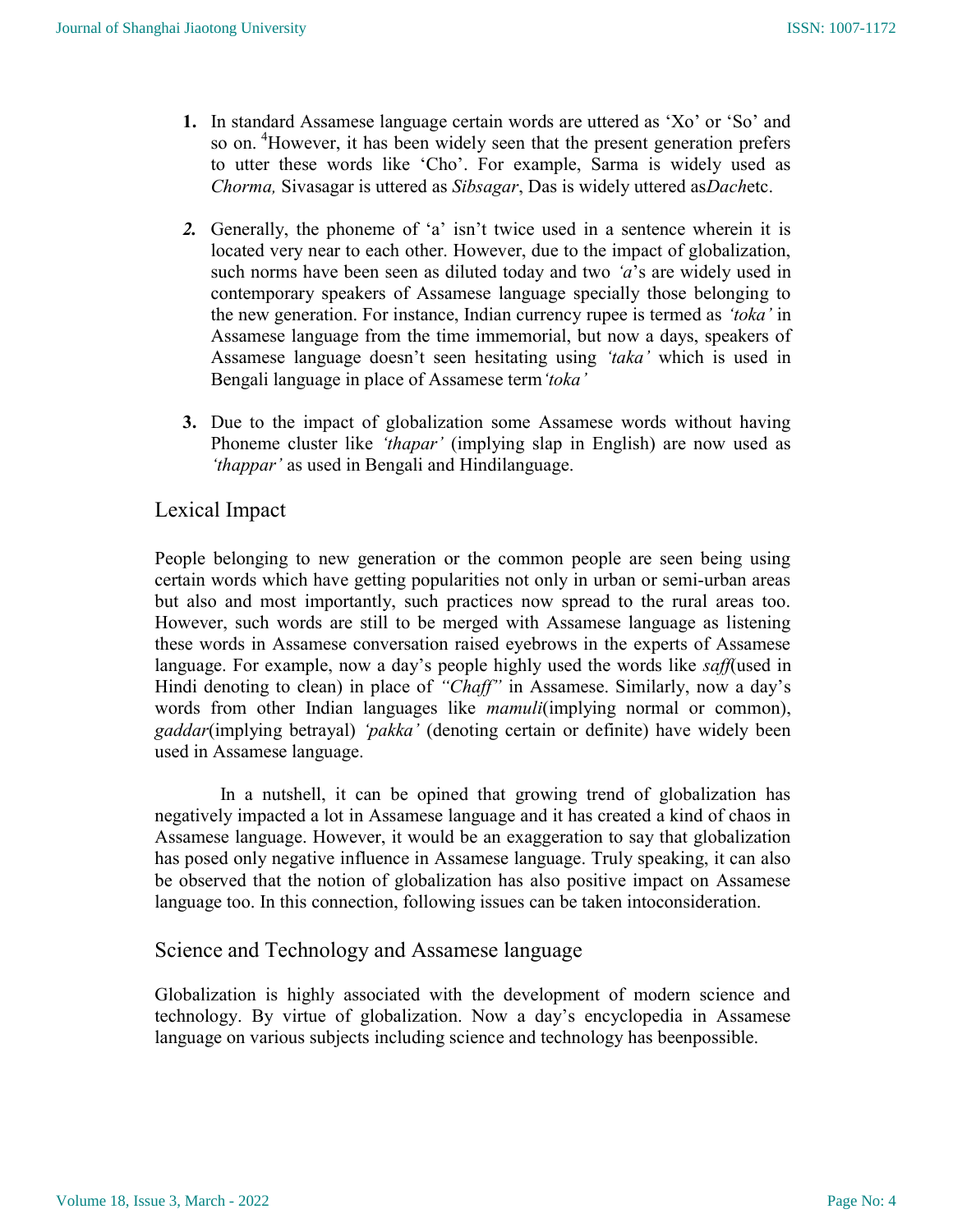### Communication, Assamese language and New Media

Globalization and social media can be considered as the both sides of a same coin. Importantly, now a day's the tendency of using Assamese script in social media platforms such as what's app, facebooketc has been rapidly increasing and getting popularized among the younger generations. Here, we can cite the name of some technological applications such as Google Indic app, Rodali, Lipikar, Lachitand manyothers.

 In today's world of informative technology has use medium of exchange of thoughts feelings as new media. These are mainly Magazine, Facebook, Youtube, Wikipedia, Vikashpedia etc. Even though, world, but it has also bad effects in our socio-cultural life.

### Attitude of New Media in Assamese Language

The new Media has connected through Internet or Satellite and as a whole this media is termed as New Media. At present WhatsApp, We-chat, Hike, Live Skype video chat, Twitter, Viber, Telegram, E-mail, YouTube, e-magazine etc. are working by the help of Internet or Satellite.

### Assamese Script and Language in new Media

The new media is one of the rapid growing systems in today's world. The direct and indirect information may be connected immediately. The new social media, directly or indirectly, the characteristic of codokial and written shape reflection has been noticed, in this context, it is observed that consumers of Assamese Language has use Assamese DTP in Roman script and some one used phone or computers as media of communication. In all pronunciation, International phonetic alphabets has been recognized to be used in new social media, but in same case, it is not used in new social media.

In terms of communication and media most case Roman script has been used for reflection of pronunciation of Assamese Language. Sometimes Assamese script is similar of Bengali script, so it has also adopted. Example :

In Roman – Moi najanu, murvul ne teurvul. Moi aji taloi jam.

### New Media and Similarity of Script

Some Characteristic has been reflected in new social media. The user interest has sometime reflected in between senders and receivers.

Mixing of Assamese Language and demerits in new social media

Globalization has bad influence in politics, economics, socio-cultural life as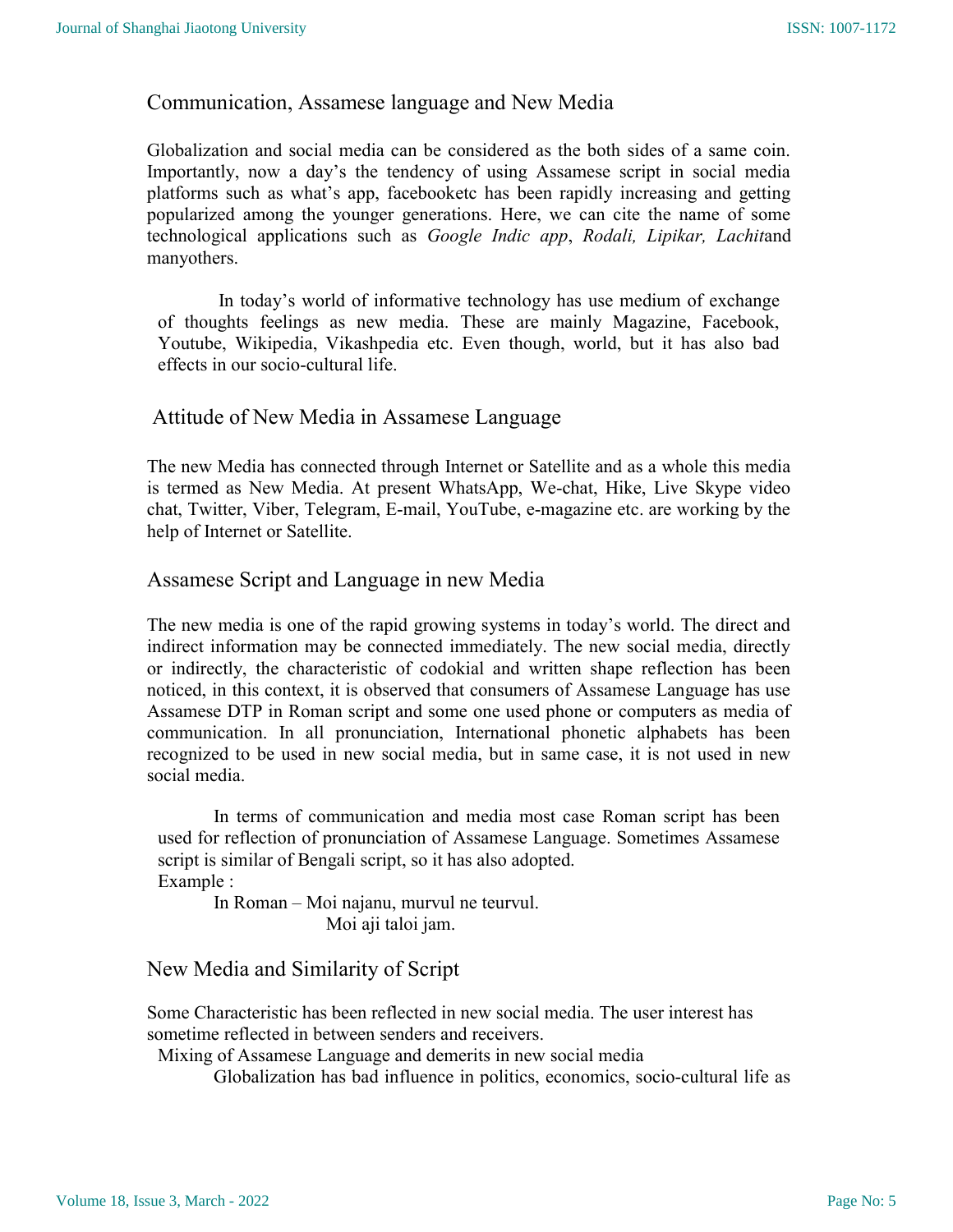well as in languages.

In this context, the languages have been suffered badly in social media due to much speaking generation for which mixing is general seen and lost the original shape and style of the language.

Example –

1. In Roman – Mur monuri jai Mormonori jai

### 2.

InAssameseInRoman

|         | a, aa, o        |  |
|---------|-----------------|--|
| ড.উ     | 0, 00, 0        |  |
| চ, হ    | s, ch, x        |  |
| স, শ, ষ | s, sh, kh, x, h |  |
| ಲ       | h, x            |  |

Addressing of Assamese Language in new social media

The new social media has absolutely changed the honor and respect in the case of addressing the people namely 'Namaskar', 'Swagatam'etc.

Example –

| $\mathbf{1}$ .             | Baidew/Vani -                     | Sister,          |                        |  |
|----------------------------|-----------------------------------|------------------|------------------------|--|
|                            | Siso, Sis, Swetty Kakaidew/Vaity- |                  |                        |  |
|                            | brother, bro, bhai                |                  |                        |  |
|                            | Deuta                             |                  | -papa, ded, dad, deddi |  |
|                            | Maa                               | -Mom, Mama, Mami |                        |  |
| Khura/Mama/Peha/Moha-Uncle |                                   |                  |                        |  |
|                            | Khuri/Mami/Pehi                   |                  | Unti, Unty             |  |

2. Hi, Hei, Hello, Heloo

Thanq, Thank u, Thanx, Thanks, Good nyt, gd nt, etc.

Internalization of Assamese language

By virtue of globalization, Assamese language has been getting internationalized to a great extent and role of different technological and communicational tools is quite vital in thisregard.

Digital preservation of Assamese texts and access to online reading of Assamese literatures

It has been generally argued that the strength of Assamese readers are gradually diminishing owing to different causes. However, this over simplified and over generalized allegation has been met to a satisfactory level in the present era of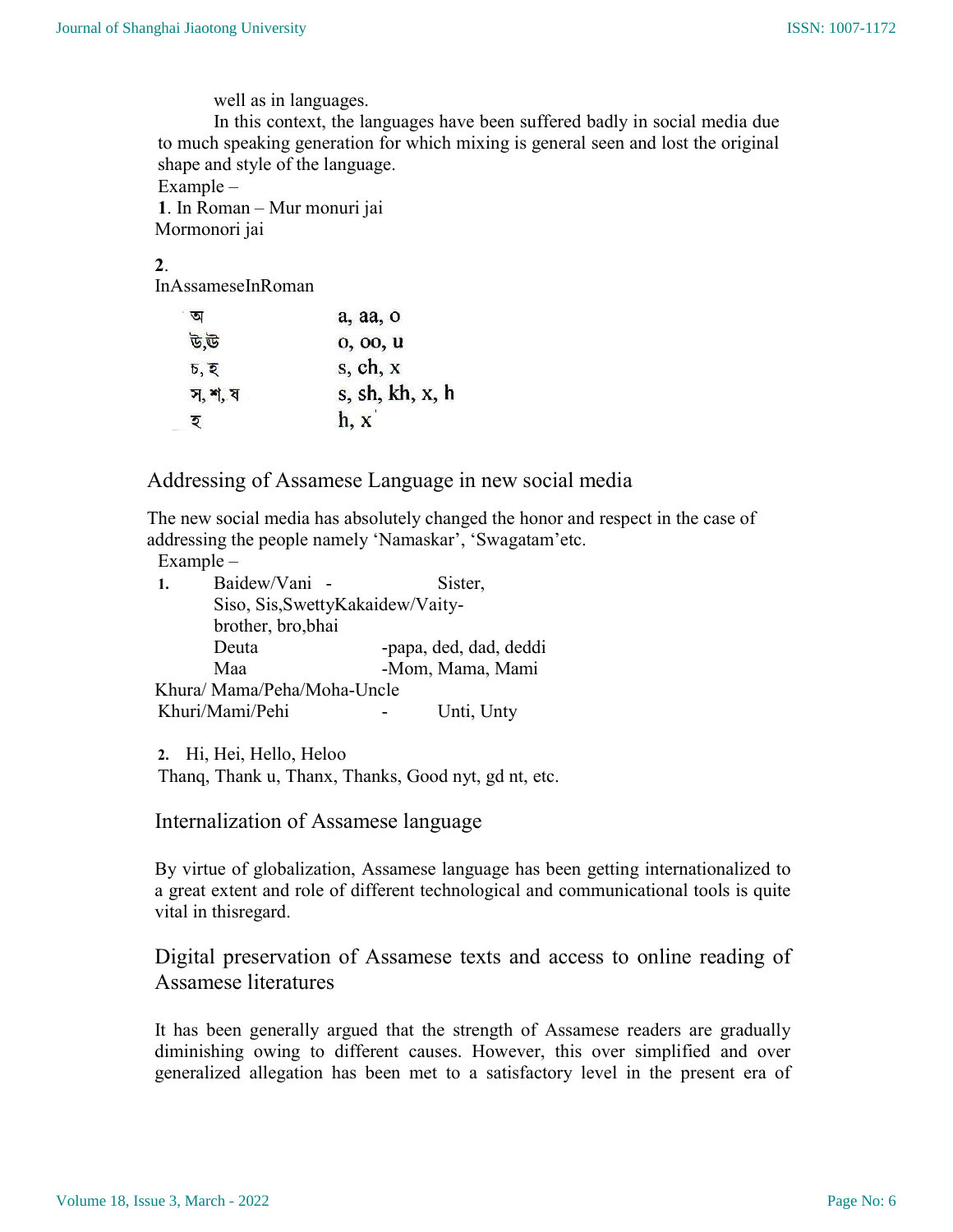globalization. For example, now a day's any reader of Assamese texts residing in any corners of the globe can read his or her preferred Assamese literature because of the provisions like digital preservation of Assamese texts and access to online reading of Assamese literatures. It becomes possible only because ofglobalization.

### Conclusion:

To concluding the present discourse on impact of globalization on Assamese language, we may opine that the process as well as the norms of globalization has influenced all over all segments of human life including the linguistic one too. In case of Assamese language, one of the official languages of the State of Assam, India the impact of globalization is quite vivid. The process, norms and practice of globalization have impacted Assamese language through various means having both positive and negative dimensions. However, we can remark that it is the high time to avoid the negative influence of globalization over our own and beloved Assamese language and to accept the positive ones to our level best for making Assamese language as one of the more powerful, bountiful and prosperous language of theglobe.

Due to vast and broad influence of social media in future Assamese Language may be lost its original character. As a result, it may detoriate the original forms of Assamese Language which not a good sign.

To maintain the correct form of the Assamese Language, everybody should contain and care for improvement and all-round developments the and all-round developments the Assamese Language.

#### Notes and References:

- 1. Gogoi, Purandar (2016) International Relations. Banalata, Dibrugarh.p.216
- 2. Hakacham, Upen Rabha (2014) AsamiyaaruAsamarBhasa-Upabhasa (Jyoti Prakashan. Guwahati.p.418
- 3. Ibid.
- 4. Retrived from www.wikipedia.com/Assamese Alphabet on 20/01/2010 0n 5.40 PM (IST)
- 5. Hazarika, Jyotirekha :Ganamadhyam Samaj Sahitya Nath, PrafullaKumar
- 6. Bora,Nitya(editor)'AsomiyaPratidin'sadinprinters, bamunimaidam Guwahati-21
- 7. Borgohain, H(editor) Amarasom 'G.L.Agarwal Prakashan Limited, Guwahati-1
- 8. Hakasam, Upen Rabha (2009) asomiyaaruasomar bhasha Upobhasha, Jyoti Prakashan, Panbazaar Guwahati
- 9. Dutta, A. (2008) :TatwaAru PrayugereGanasanjug‖ Beena library,Guwahati,Assam
- 10. Saikia, Nagen (2010) :BikhoyHangbadikata‖ KaustavPrakashan, New Market,Dibrugarh
- 11. Hazarika, D (2010):BhashaAnnvesan|SampritiPrakashan, Guwahati
- 12. Hussain, Imran (2016) :Prantik‖,Saraighat offsetpress,
- , bamunimaidam Guwahati